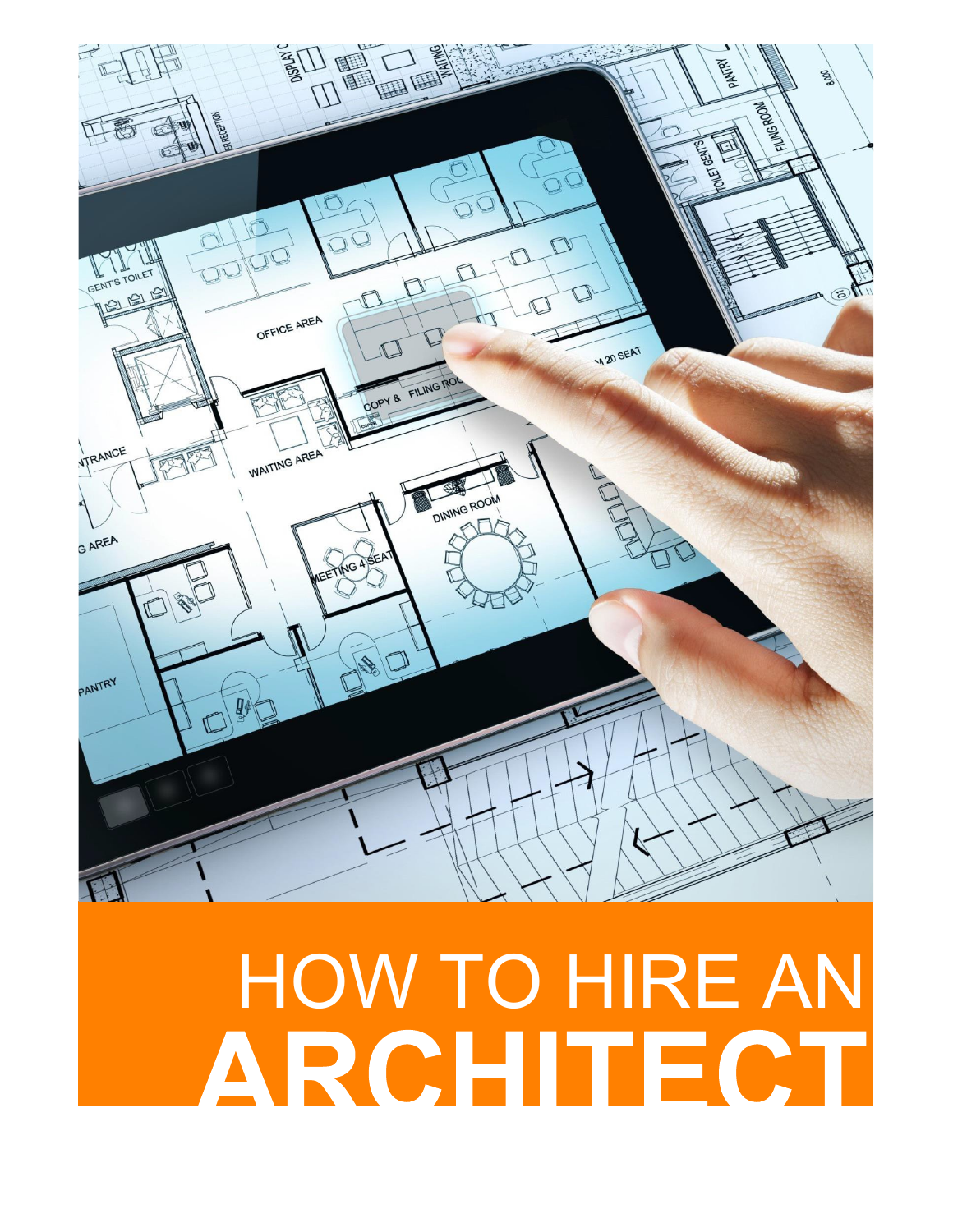#### Welcome!

I prepared this guide after seeing so many people struggle with understanding the design and construction process. This process can seem like a complex and frightening roadblock for those who haven't been through it before. The first and most important step is to find and hire your architect.

You may be wondering: how do I find the right architect for my project? Do I really need to hire an architect? How much are architect's fees? What about contractors? And most importantly: what are the key, critical steps I need to take to ensure that I hire the architect that is the perfect match for my project?

In the following pages, you will discover the answers to these questions – and more.

I hope you enjoy this guide and look forward to your feedback on the contents.



Phillip Craddock, AIA, NCARB Cell: 214-952-0527 Email: phillip@craddockarchitecture.com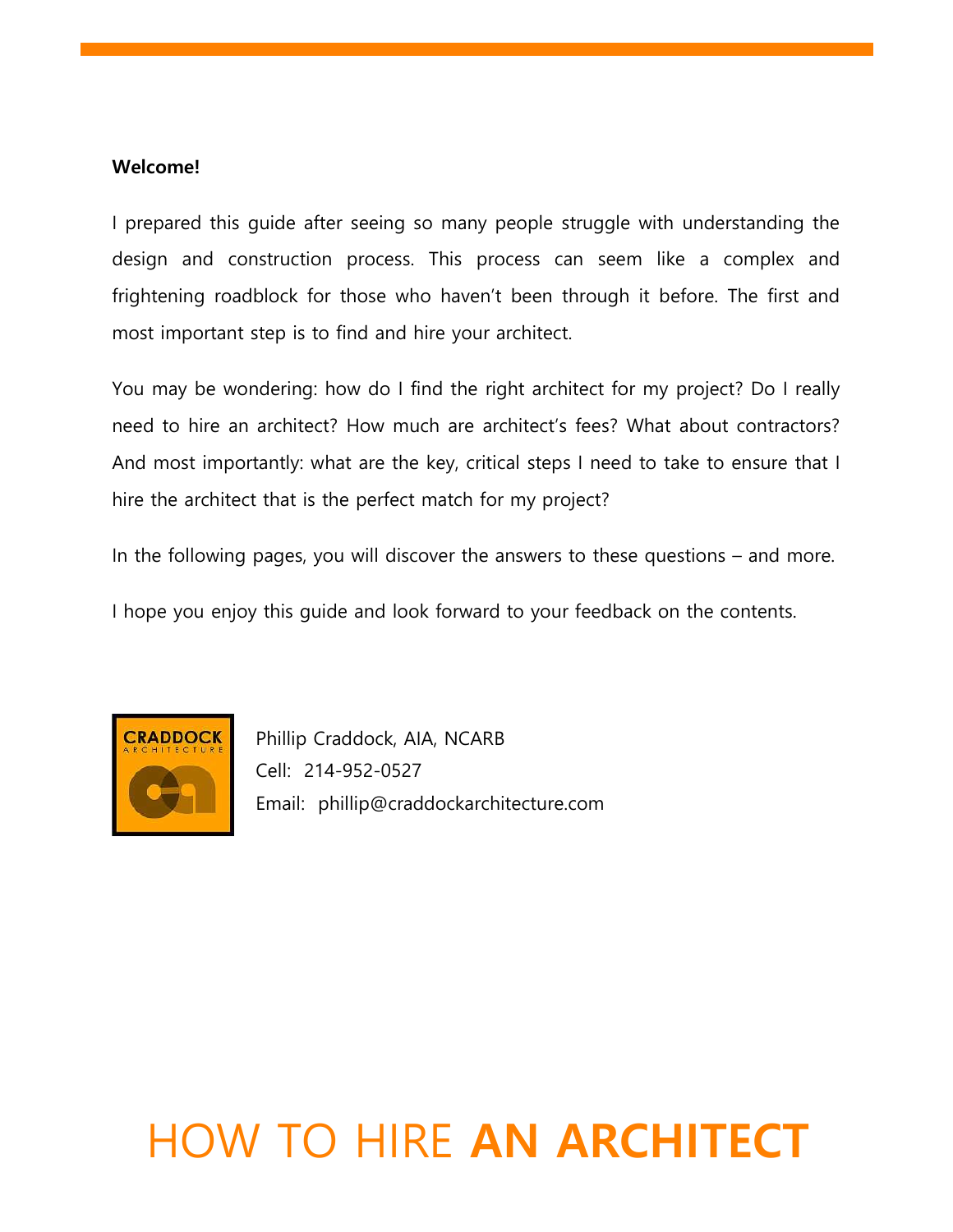Nothing is more exciting than creating a new building whether it's your home or a commercial project and nothing will affect the success of your project more than the right architect. The architect determines the design and function of a building as well as the emotional toll and financial costs involved in its construction. Finding your perfect match in an architect is not impossible and the following eight points can guide you along the way. Use these to help analyze the personality, design strategy and communication skills of your candidates. Your goal is to find the right architect for your project, for your budget and for you.

#### 1. Finding an Architect

Like many other fields, word of mouth is the best way to look for an architect. Ask family, friends and professional colleagues for referrals. Is there a particular building or home you admire? A knock on the door can yield an introduction to your project's potential architect. Professional organizations such as your city or country's local architectural institutions are also great sources to find architects. General contractors, interior design studios and other trade-related personnel would also be able to furnish some referrals. Be sure to visit web sites of your candidates. Look at their previous work. Get a feel for what is their design style and language – is it about blending in the neighborhood, is it environmentally sound designs or is it about making a big statement? Then, start a conversation. Make an appointment for a consultation. Meeting face to face will help you decide if it is a fit.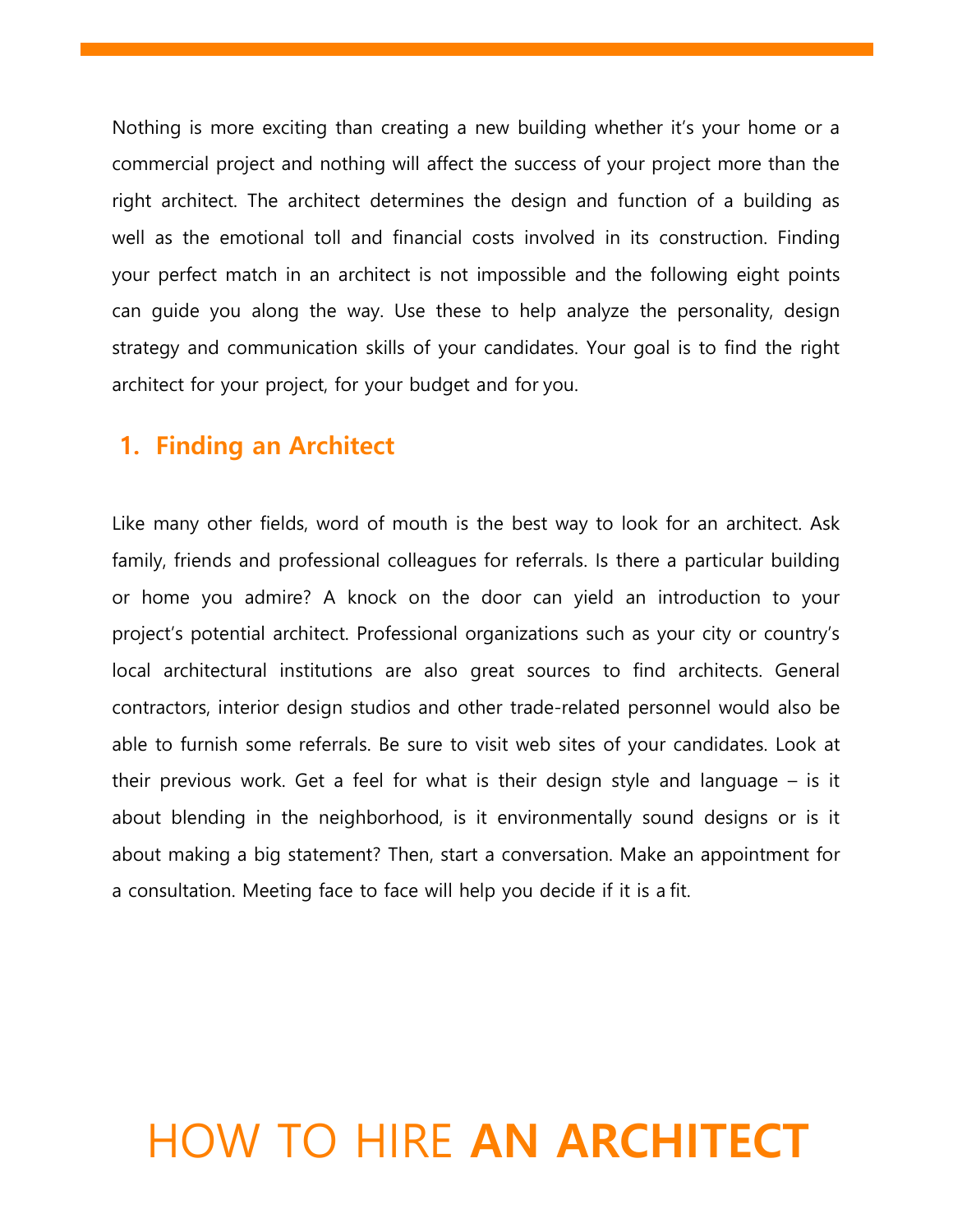#### 2. An Architect's Biggest Success and Largest Obstacle

How will the architect approach your project? Let them know the most important aspects of your project and ask how they will be incorporated into a process. If you are doing a remodel or an addition, start with the aspects you currently like and ask how they can be improved? Typically, a remodel should try and blend seamlessly with the rest of the structure. Ask how will this be achieved? Even though the architect might have an attractive portfolio and good references you will still want to make sure their design process and approach is right for you and your project.

### 3. Signature Style: Who's got it and do you want it?

It is common for an architect to be known by a certain design style – Spanish colonial revival, ultra-modern, French country to name a few. Though most architects are able to adapt their signature style to what you want, think twice about hiring an architect with a neoclassical signature style to rehab your California craftsman style home. Have plenty of examples of the look you want; these can be found from catalogs, magazines or the Internet. Environmentally friendly, sustainable "green" designs and construction however can be applied to any style. Discuss the importance of these elements with your architect from the outset.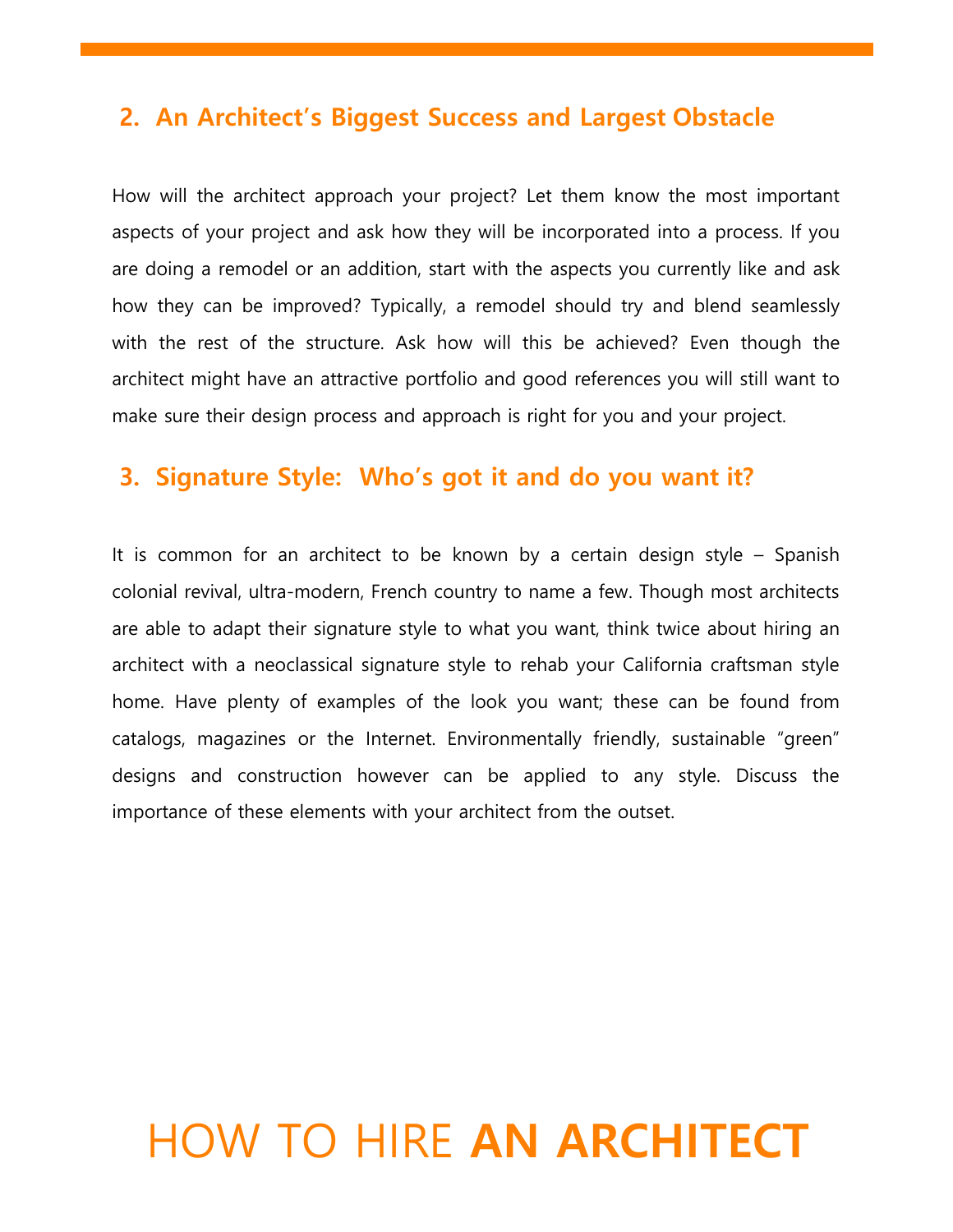#### 4. Meet Your Project Architect

Signing a contract with an architect representing an architectural firm does not necessarily mean that person will be your project architect. Actually, outside of single-architect owned operations, this is common procedure. Be sure to meet the project architect before making any final decisions. Being able to communicate freely and openly with your project architect is vital to the success of your project. You should share a clear understanding of the project with your architect and feel completely comfortable.

### 5. 3-D Modeling: Don't build without it!

Architects understand how elevations and floor plans translate into actual buildings; their clients necessarily don't. I know an established firm that was fired from a project because the homeowner, who approved the plans, thought the roof looked like a fast food restaurant even though the contractor had built per plan. So, what happened? There wasn't a 3-D model of the project. A 3-D model is the best way to see how your new home will look when built. Software today allows design reviewing from multiple angles and room walkthroughs. Being able to work in 3-D helps clients get better involved in the design process and they enjoy the viewing experience and "walking" through the space before it is built. Don't hesitate to ask for a 3-D model before the commencement of your project.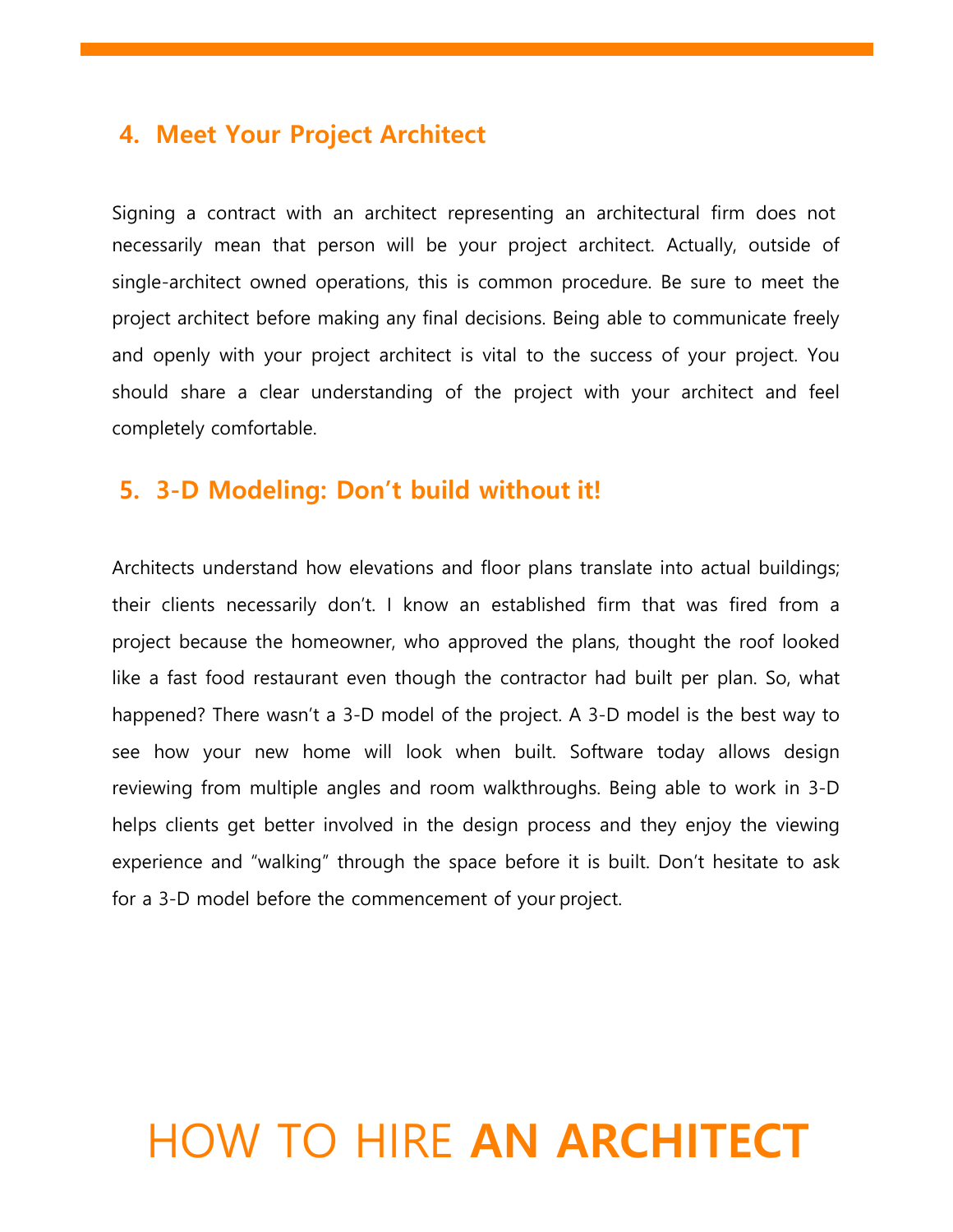## 6. The Full-Service Architectural Firm

Conceptual renderings and blueprints are not the only services architectural and planning firms provide. Ask about other services your candidate's firm offers. Ask about benefits of specific services to you and their corresponding costs. Ask your architect if there are any additional services offered and how they could be useful to you for your particular project. If a firm doesn't offer a requested service, they should be able to refer a firm that does.

Below is a glimpse into some additional services a typical architectural firm provides:

- Project Feasibility Studies
- Programming
- Master Planning
- Site Analysis/Evaluation of Potential Existing Building
- Architectural Design
- Interior Design
- 3D Modeling (Renderings)
- Animated Fly Through, Computer Visualization
- Comprehensive Construction Documents
- Construction Administration
- Leed ® Coordination & Certification Assistance
- Cost Estimates
- Furniture, Furnishings & Equipment Specifications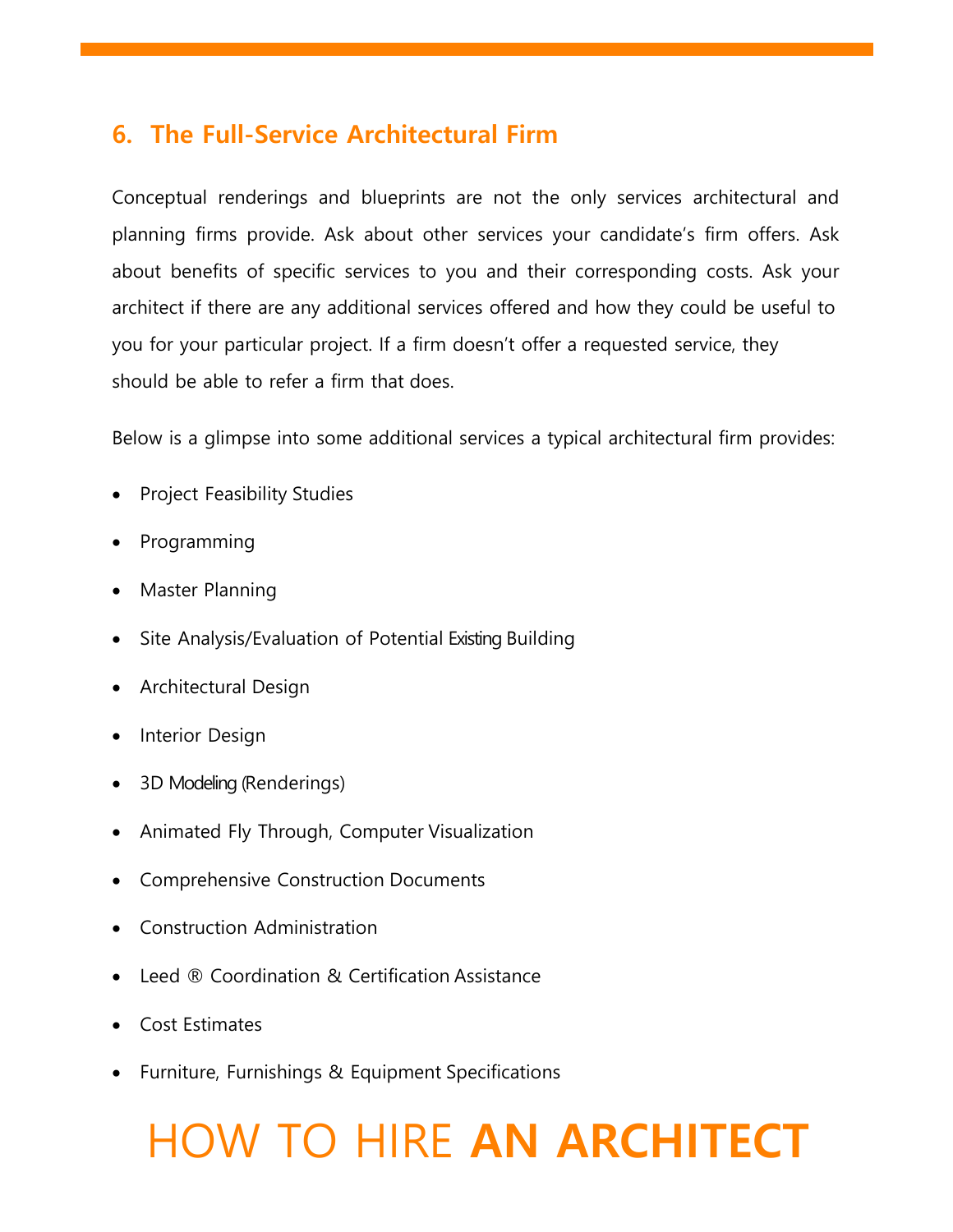#### 7. Figuring Out the Fees

Typically, an architect's fee is calculated as a percentage of the project's entire cost (minus the architect's fee of course). Depending on the services provided by the architect, the rate could range from 5 to 20 percent. However, when you first start the design process for your project, it is difficult, if not impossible to accurately determine the final project cost. During this initial time period (before a good estimate of the final project cost is possible) the architect may charge an hourly fee or a retainer. The retainer or hourly fee will be credited towards the total architectural fee once it has been determined. Billing monthly is the industry standard. Also, ask when payment is expected and the preferred method of payment, i.e. check, credit card, etc. Keep in mind that the architect's fee applies to all the costs of your project. Examples of project costs are the construction budget as well as consultant fees such as environmental impact studies or structural engineering fees. The most important thing about fees is complete transparency. Insist upon it.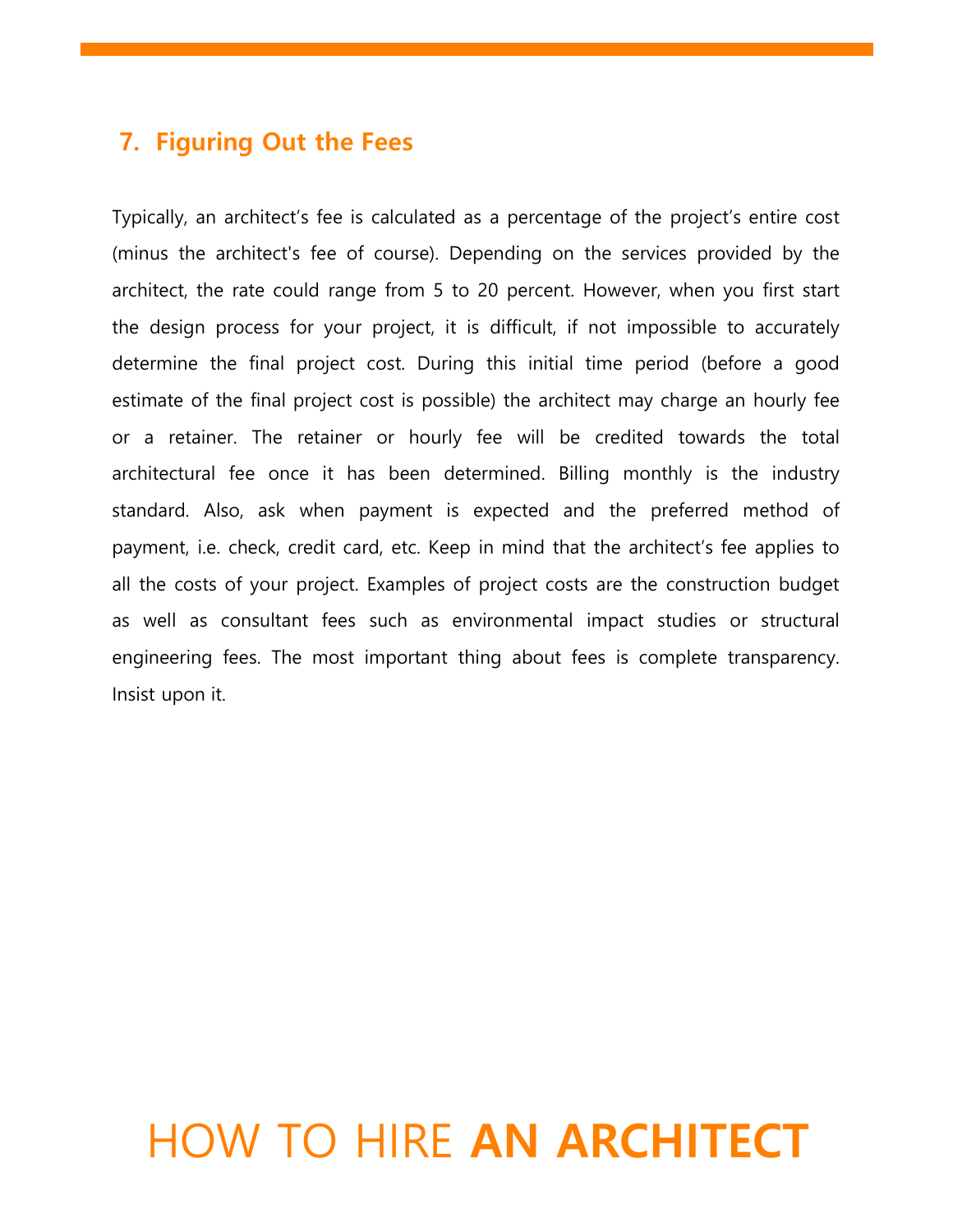#### 8. Hiring a Contractor

An experienced architect should have a list of contractors they like to work with. Your architect should be able to help you choose the best contractor for your project. Always get multiple bids on the construction of your project – even if you already have a contractor. This is an industry standard and gives you better leverage at the bargaining table. Additionally, having a contractor during the design process ensures you will not be building more than you can afford.

These tips are meant as a guide to choosing the best architect for your project. You will be working very closely with your architect on what may be one of the biggest investments of your life. Not only are an architect's answers to your questions important, but how they are answered speaks volumes, too. Did they take time for details to clear up any confusion? Did you feel comfortable with them? Did they conduct business in a transparent manner? The creation process is exciting but can get intimidating at times, however choosing the right team can make it an enjoyable process. That team always starts with choosing the right architect and we hope these tips will help you with that for your next project.